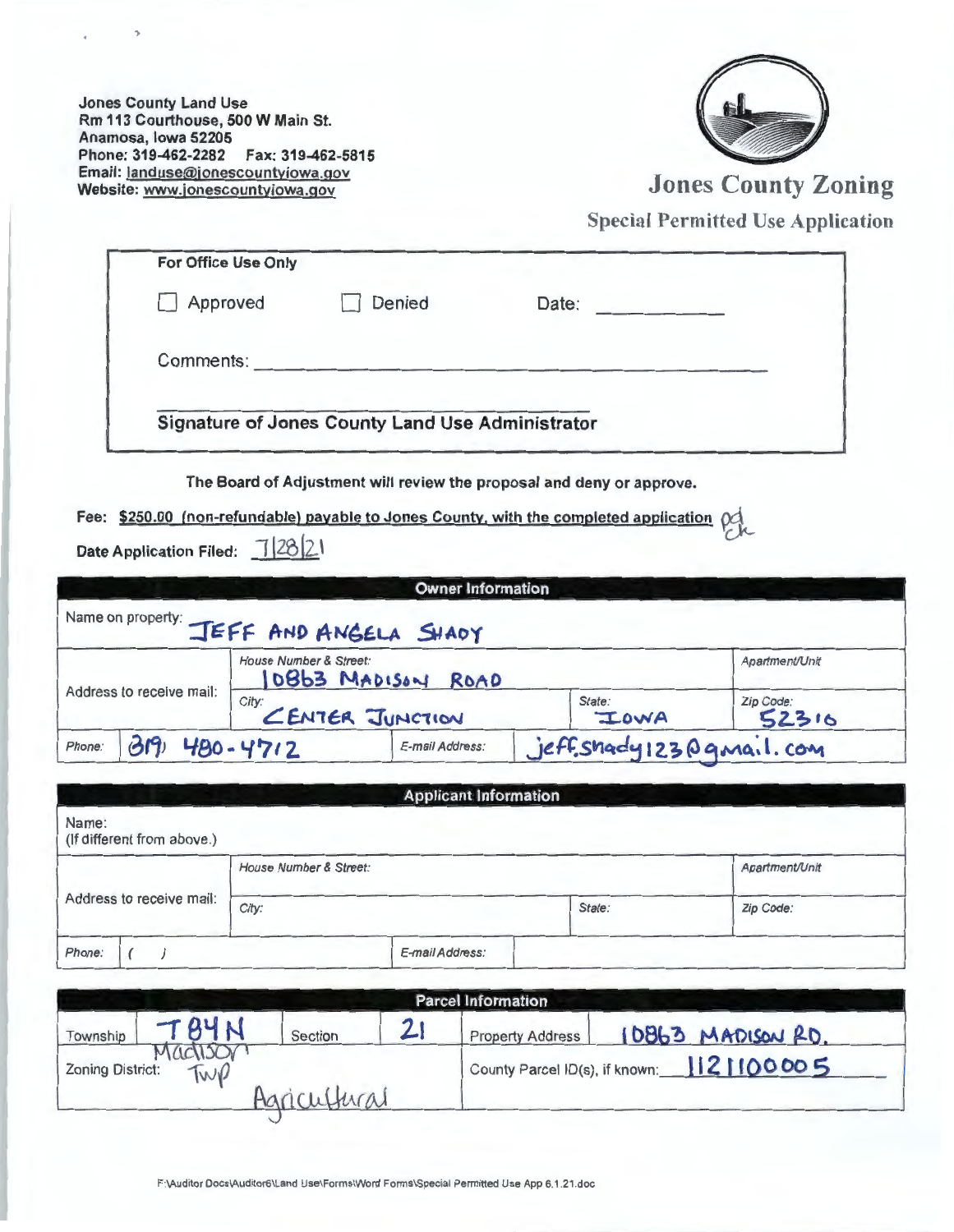| Additional information regarding the parcel(s), if any:                                                                                                                                                                                                                                                                                                                                                                                                                                                                                                                     |  |
|-----------------------------------------------------------------------------------------------------------------------------------------------------------------------------------------------------------------------------------------------------------------------------------------------------------------------------------------------------------------------------------------------------------------------------------------------------------------------------------------------------------------------------------------------------------------------------|--|
| <b>Proposed Use</b>                                                                                                                                                                                                                                                                                                                                                                                                                                                                                                                                                         |  |
| Attach a site plan indicating the location of any existing, and proposed, buildings and driveways.<br>Attach a copy of the entrance access permit from the County Engineer, if any.<br>Attach a narrative providing the following information:                                                                                                                                                                                                                                                                                                                              |  |
| Expected traffic volumes, including the impact on local roads and access to hard surface roads.<br>$\bullet$<br>Noise impact on surrounding property owners, residents, and livestock.                                                                                                                                                                                                                                                                                                                                                                                      |  |
| Provisions for sanitary services (permanent and/or temporary waste disposal plans).<br>The narrative shall include any additional information required in the Zoning Ordinance for the specific permitted use<br>requested.                                                                                                                                                                                                                                                                                                                                                 |  |
| Additional information and regulations may be required of properties located in a Critical Resource Area Overlay (Section 9<br>of Article V).                                                                                                                                                                                                                                                                                                                                                                                                                               |  |
| Additional information may be requested by the County to assist the Board of Adjustment in considering the application.                                                                                                                                                                                                                                                                                                                                                                                                                                                     |  |
| M<br>A and A2 - Agricultural District Special Permitted Uses Article V - Section 1. and 2. D.                                                                                                                                                                                                                                                                                                                                                                                                                                                                               |  |
| Auxiliary dwelling units subject to Article XI.<br>Bed and breakfast inns subject to Article VIII.<br>Churches or other places of worship, including parish houses and Sunday school facilities.<br>Commercial recreation uses subject to Article IX.<br>Communication towers subject to Article XIV.<br>Home-based Industries subject to Article VII.<br>Kennels and Animal Shelter Requirements subject to Article XXI.<br>Public and private stables.                                                                                                                    |  |
| Quarry and Extraction Uses subject to Article X.<br>Seasonal dwelling units subject to Article XI.<br>$\blacktriangleright$ Seed, feed, biofuel plants, (biodiesel, ethanol) and other direct farm supply businesses.<br>Wind Energy Conversion Systems (WECS) under 100 Kilowatts subject to Article XV.<br>Wineries and other Value Added Agricultural Products.<br>Quarry and Extraction Uses subject to Article X.                                                                                                                                                      |  |
| Article V - Section 3. D.<br>R - Residential District Special Permitted Uses                                                                                                                                                                                                                                                                                                                                                                                                                                                                                                |  |
| Animal shelters subject to Article XXI.<br>Auxiliary dwelling units subject to Article XI.<br>Bed and breakfast inns subject to Article VIII.<br>Churches or other places of worship, including parish houses and Sunday school facilities.<br>Home-based industries subject to Article VII.<br>Parks, playgrounds, golf courses (public and private), service organizations, and recreational uses.<br>Schools (public and private), educational institutions, preschools, and day care facilities.<br>Wind Energy Conversion System (WECS) - Small subject to Article XV. |  |
| Article V - Section 4. E.<br>RMH - Residential Manufactured Housing District Special Permitted Uses                                                                                                                                                                                                                                                                                                                                                                                                                                                                         |  |
| Home-based industries subject to Article VII.                                                                                                                                                                                                                                                                                                                                                                                                                                                                                                                               |  |
| Article V - Section 5. D.<br><b>C1 - Commercial District Special Permitted Uses</b><br>Bed and breakfast inns subject to Article VIII.                                                                                                                                                                                                                                                                                                                                                                                                                                      |  |
| <b>Communication towers subject to Article XIV.</b><br>Wind Energy Conversion Systems (WECS) - Small subject to Article XV.<br>Wineries and other Value Added Agricultural Products.                                                                                                                                                                                                                                                                                                                                                                                        |  |
| Article V - Section 6. D.<br>C2 - Highway Commercial District Special Permitted Uses                                                                                                                                                                                                                                                                                                                                                                                                                                                                                        |  |
| Bed and breakfast inns subject to Article VIII.<br>Communication towers subject to Article XIV.<br>Wind Energy Conversion Systems (WECS) - Small subject to Article XV.<br>Wineries and other Value Added Agricultural Products.<br>Adult entertainment uses subject to Article XII.                                                                                                                                                                                                                                                                                        |  |
| □ 11 - Industry District Special Permitted Uses Article V - Section 7. D.                                                                                                                                                                                                                                                                                                                                                                                                                                                                                                   |  |
| Adult entertainment uses subject to Article XII.<br>Communication towers subject to Article XIV.                                                                                                                                                                                                                                                                                                                                                                                                                                                                            |  |
| Quarry and Extraction Uses subject to Article X.<br>Wind Energy Conversion Systems (WECS) - Small subject to Article XV.                                                                                                                                                                                                                                                                                                                                                                                                                                                    |  |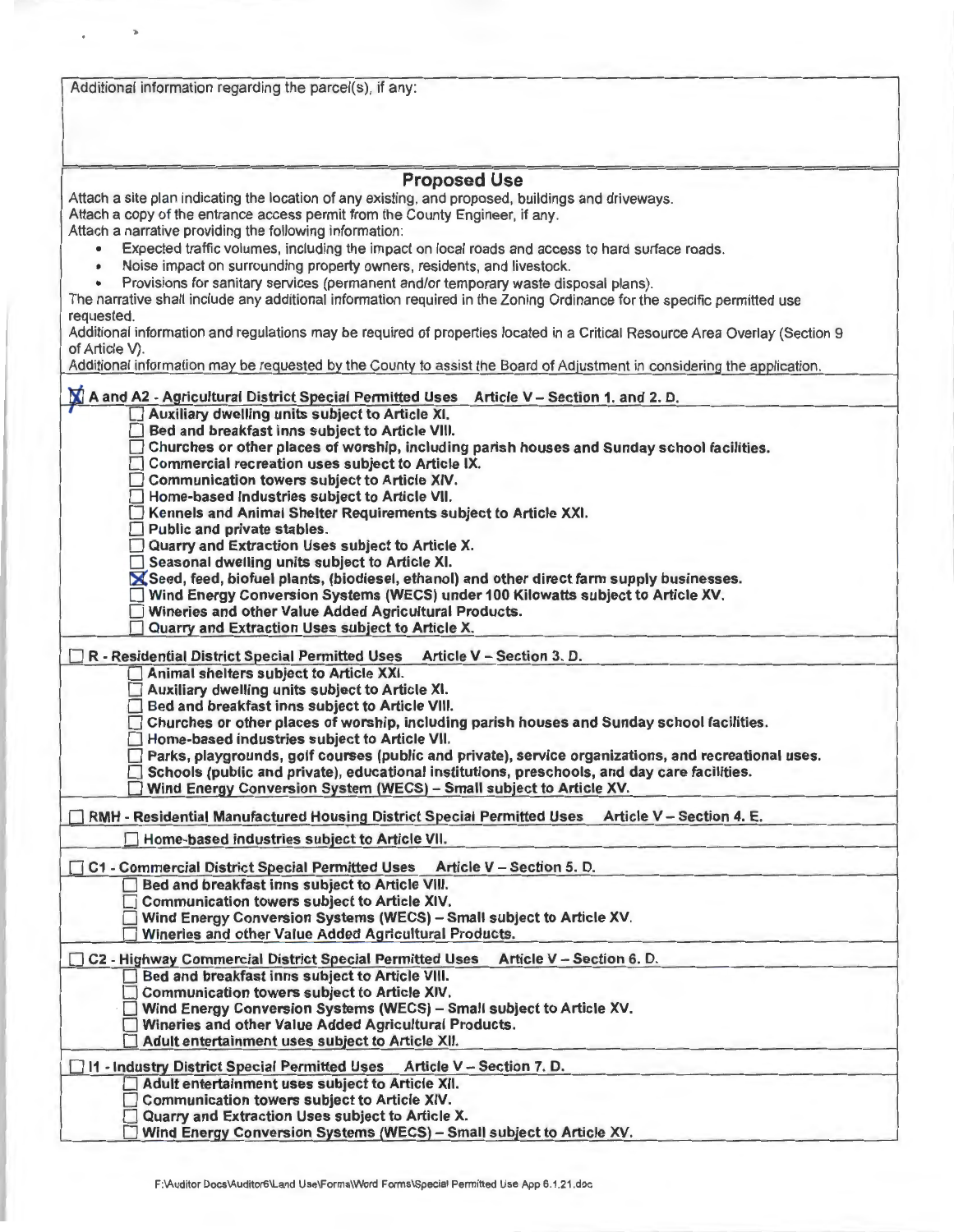The land parcel(s) must comply with the minimum lot area, front, rear, and side yard setbacks, and maximum height restrictions in the applicable district, as described in the Jones County Zoning Ordinance. The Jones County Zoning Ordinance is available in the office of the Jones County Auditor, or on-line at www.jonescountyiowa.gov.

The applicant is responsible for reviewing the provisions of the Jones County Zoning Ordinance prior to submitting this application.

DNR Storm Water Permits are required when development disturbs one acre or more of land. For more information, contact the Department of Natural Resources at (515) 725-8417 or contact Clark Ott at (563) 927-2640 and ask for storm water permit assistance.

Special Permitted Use applications are submitted to the Jones County Board of Adjustment for consideration and approval or denial. The Board of Adjustment may apply additional conditions for approval, as may be warranted to mitigate any deleterious effects of the proposed use. The decision of the Board of Adjustment may be appealed by filing a petition with the District Court within thirty (30) days after the decision has been issued by the Board of Adjustment.

This development is subject to, and shall be required, as a condition of final development approval, to comply with the Code of Iowa and all Jones County ordinances, requirements, and standards that are in effect at the time of final development approval.

The undersigned applicant certifies under oath and under the penalties of perjury that the foregoing information is true and correct.

Applicant Signature **Stractle** Date

Owner Signature (if different than above) Date

| <b>WHO TO CONTACT</b>                      |  |  |
|--------------------------------------------|--|--|
| Flood Plain Coordinator 319-462-4386       |  |  |
| County Engineer 319-462-3785               |  |  |
| 911 Coordinator 319-462-2735               |  |  |
| <b>Environmental Services 319-462-4715</b> |  |  |
|                                            |  |  |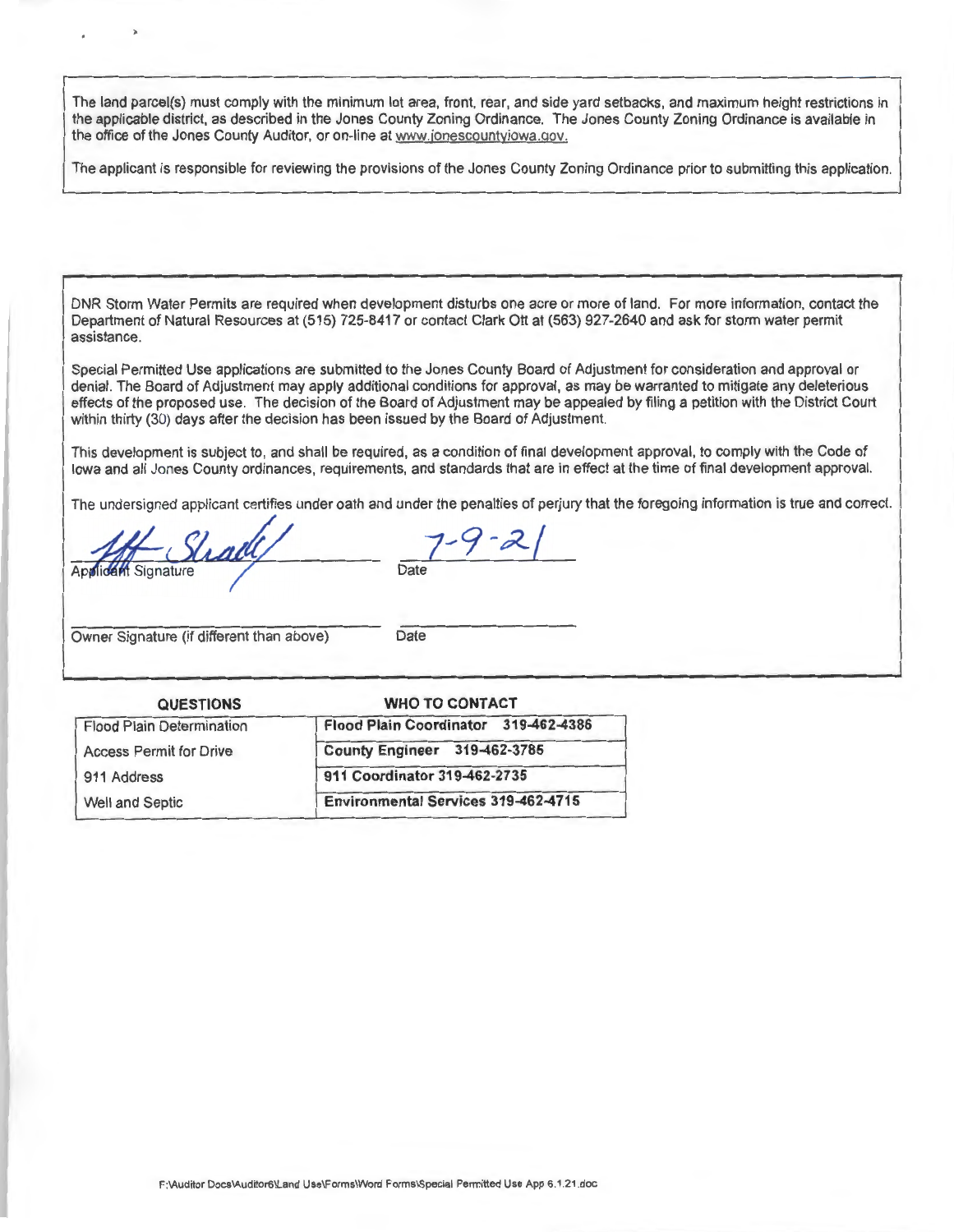## Jeff & Angela Shady

## **Narrative**

I presently rent shop facilities at Lambert Livestock 1799 S. Main Street Monticello IA. The recent fire has caused me to look for alternate locations for my trucking business. The landlord has given me until the end of the year to look for alternate locations.

My trucking business consists of 5 livestock trailers and one grain trailer. I own 2 semi tractors with these trailers and I have 3 other owner operator tractors pull my 3 livestock trailers. 98% of the hauling is livestock with only 2% being grain such as corn and beans. We support the livestock operations in Jones, Jackson and Dubuque Counties. Hours of operation are 6 am to 6 PM Monday through Friday.

We are proposing the construction of a 40x90 shop structure with 2 overhead doors facing the west. There will be a drive over pit on the one stall similar to my current location for oil changes and minor maintenance. There will be a small office in the corner of the building with water for a sink washing area will be provided from the existing well. Trucks and trailers pulling into this requested location will always be empty and no cattle will be housed overnight.

The driveway location for the proposed building is an existing drive on the west end of the property and is at the crest of the hill so visibility is very good from both directions. The trailers will not be washed out at this location. However, there will be a small open pit location on the SW corner of the property for the trailers to have a broom out clean out area where the manure can be hauled when necessary. This will be concrete and will control any liquid manure or run off from the trailers until a time when it can be pumped and applied meeting manure application requirements.

I have attached a small drawing from beacon for the site plan. If there are any questions please feel free to call me at 319-480-4712

Thank you for the consideration, Jeff Shady